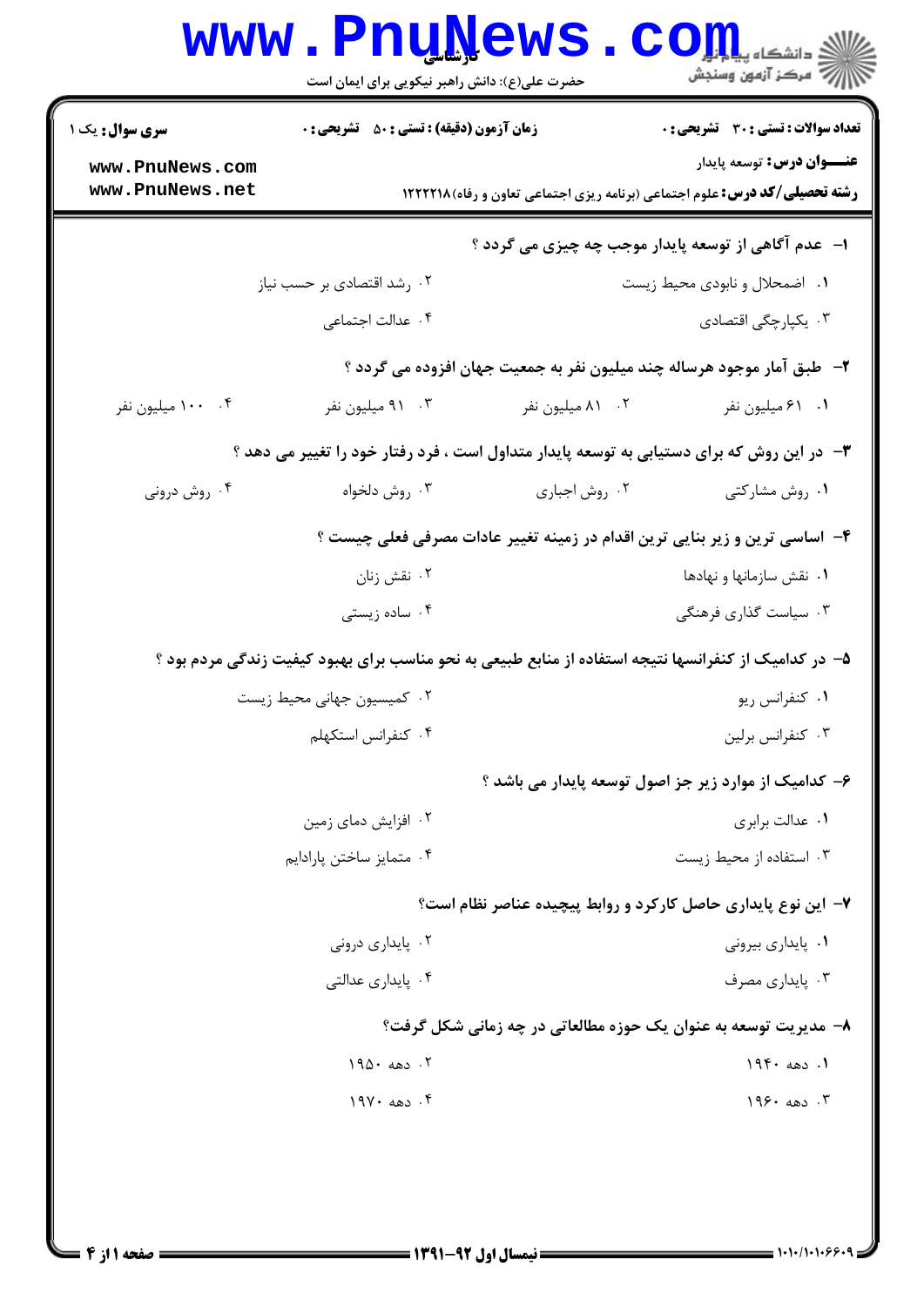|                                                                                                   | <b>www.PnuNews</b><br>حضرت علی(ع): دانش راهبر نیکویی برای ایمان است | $\mathbf{CO}_{\mathbf{H}}$ i - انشڪاه پيا<br>رآ - مرڪز آزمون وسنڊش                                                     |
|---------------------------------------------------------------------------------------------------|---------------------------------------------------------------------|------------------------------------------------------------------------------------------------------------------------|
| <b>سری سوال :</b> ۱ یک                                                                            | <b>زمان آزمون (دقیقه) : تستی : 50 ٪ تشریحی : 0</b>                  | تعداد سوالات : تستى : 30 ٪ تشريحي : 0                                                                                  |
| www.PnuNews.com<br>www.PnuNews.net                                                                |                                                                     | <b>عنـــوان درس:</b> توسعه پایدار<br><b>رشته تحصیلی/کد درس:</b> علوم اجتماعی (برنامه ریزی اجتماعی تعاون و رفاه)۱۲۲۲۲۱۸ |
| ۹– در گزارش ۱۹۸۷ کمیسیون جهانی ًمحیط و توسعه (کمیسیون برانتلند)توسعه پایدار با چه عنوانی مطرح شد؟ |                                                                     |                                                                                                                        |
|                                                                                                   | ۰۲ بلوغ مديريت توسعه                                                | ۰۱ آینده مشترک ما                                                                                                      |
|                                                                                                   | ۰۴ شکوفایی اقتصادی                                                  | ۰۳ عدالت اجتماعی برای همه                                                                                              |
|                                                                                                   |                                                                     | ۱۰– مدیریت توسعه پایدار بر چه مواردی تاکید دارد؟                                                                       |
|                                                                                                   | ٠٢ پرورش استراتژيها و تخصص ادارى                                    | ٠١. انتقال استراتژى ها                                                                                                 |
|                                                                                                   | ۰۴ تفاوت های فرهنگی                                                 | ۰۳ محوریت سیاست اداری                                                                                                  |
|                                                                                                   |                                                                     | 1۱– دردستور کار قرن ۲۱ به مفهوم توسعه پایدار چه حالات و راهکارهایی قرار دارد ؟                                         |
|                                                                                                   |                                                                     | ۰۱ حالات افقی و روش های علمی                                                                                           |
|                                                                                                   |                                                                     | ۲. مسولیت مشترک همگانی                                                                                                 |
|                                                                                                   |                                                                     | ۰۳ حالات عمومی منافع غیر دولتی                                                                                         |
|                                                                                                   |                                                                     | ۰۴ حالات عمومی و شراکت جهانی                                                                                           |
|                                                                                                   |                                                                     | ۱۲- در سیستم های <b>اکولوژی چه نوع رابطه ای برقرار است</b> ؟                                                           |
|                                                                                                   | ۰۲ تک هسته ای                                                       | ۰۱ سلسله مراتبی                                                                                                        |
|                                                                                                   | ۰۴ بالا به پایین                                                    | ۰۳ چند هسته ای                                                                                                         |
|                                                                                                   |                                                                     | ۱۳- قاعده وابستگی در قواعد کلی اکولوژی به چه معناست؟                                                                   |
|                                                                                                   |                                                                     | ۰۱ هر سیستمی در سیستم دیگر جای دارد                                                                                    |
|                                                                                                   |                                                                     | ٢. كليه فرايند ها در طبيعت با هم مرتبطند                                                                               |
|                                                                                                   |                                                                     | ۰۳ مبنای کلیه بار آورها زیستی اند                                                                                      |
|                                                                                                   |                                                                     | ۰۴ به طور دايم در تغييرند                                                                                              |
|                                                                                                   |                                                                     | ۱۴- این رویکرد به حرکت و جابه جایی آب و هوا انرژی و مواد شیمیایی در یک سطح خاص اشاره دارد؟                             |
|                                                                                                   | ۰۲ رویکرد جمعیتی                                                    | ۰۱ رویکرد ارگانیزمی                                                                                                    |
|                                                                                                   | ۰۴ رویکرد زیست سپهری                                                | ۰۳ رویکرد اکوسیسستمی                                                                                                   |
|                                                                                                   |                                                                     | ۱۵– منظور از موقعیت ارگانیزم در طبیعت چیست؟                                                                            |
|                                                                                                   | ۰۲ وضعیت فیزیکی                                                     | ۰۱ جایگاه و نقش کارکردی                                                                                                |
|                                                                                                   | ۰۴ معیار مکانی                                                      | ۰۳ تنوع مکانی                                                                                                          |
|                                                                                                   |                                                                     |                                                                                                                        |

 $1 - 1 - 11 - 1 - 9$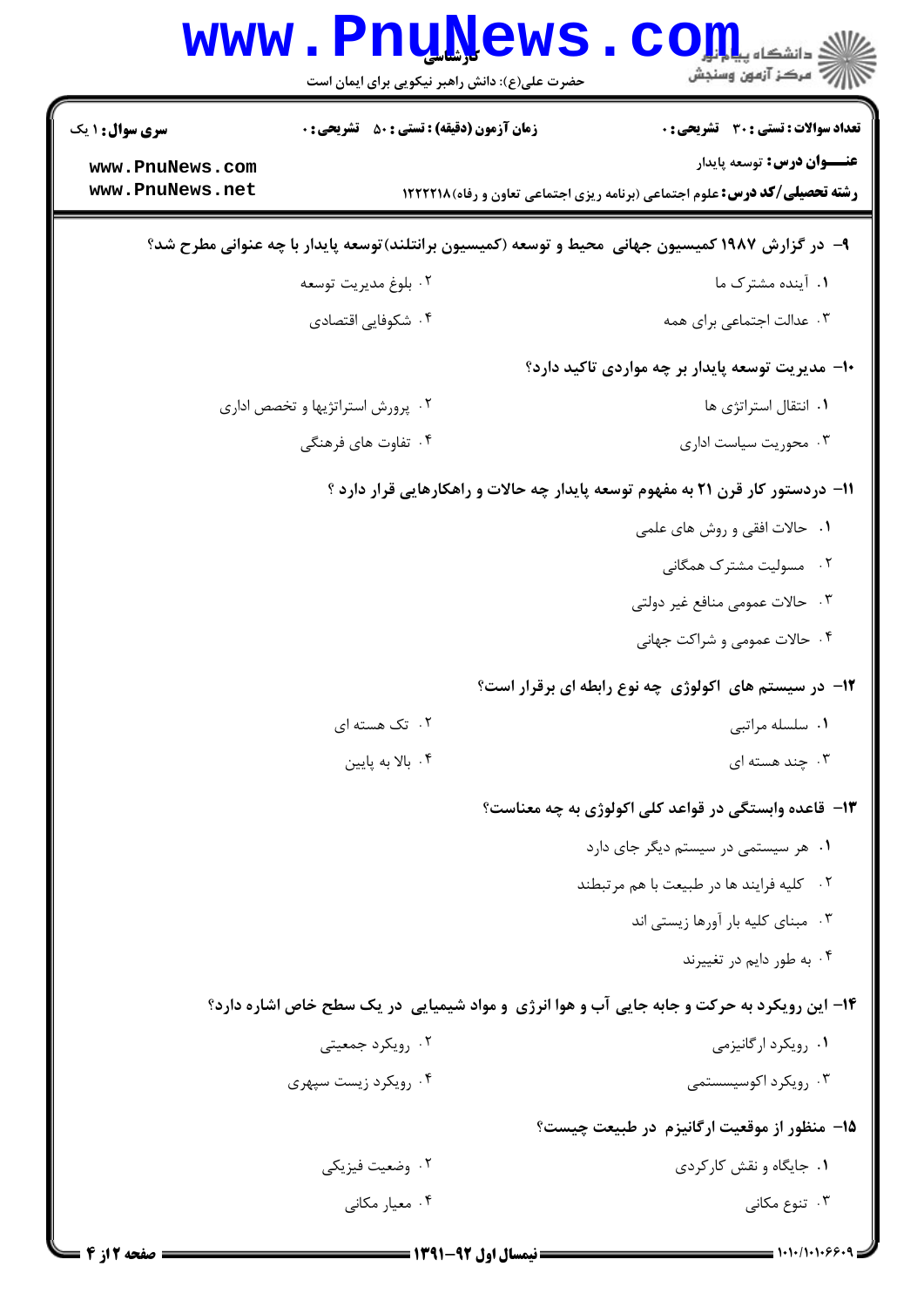|                                    | www.PnuNews.                                                                                        |           | $\text{C}$ OII                                                                                                         |
|------------------------------------|-----------------------------------------------------------------------------------------------------|-----------|------------------------------------------------------------------------------------------------------------------------|
|                                    | حضرت علی(ع): دانش راهبر نیکویی برای ایمان است                                                       |           | رآ مرڪز آزمون وسنڊش                                                                                                    |
| <b>سری سوال : ۱ یک</b>             | <b>زمان آزمون (دقیقه) : تستی : 50 ٪ تشریحی : 0</b>                                                  |           | تعداد سوالات : تستى : 30 - تشريحي : 0                                                                                  |
| www.PnuNews.com<br>www.PnuNews.net |                                                                                                     |           | <b>عنـــوان درس:</b> توسعه پایدار<br><b>رشته تحصیلی/کد درس:</b> علوم اجتماعی (برنامه ریزی اجتماعی تعاون و رفاه)۱۲۲۲۲۱۸ |
|                                    |                                                                                                     |           | ۱۶- دستیابی به حکومت داری خوب و پایدار ،مستلزم چه چیزی است؟                                                            |
|                                    | ۰۲ معیار های ضروری                                                                                  |           | ٠١. عدالت اجتماعي                                                                                                      |
|                                    | ۰۴ شفافيت توسعه                                                                                     |           | ۰۳ نظارت مستمر                                                                                                         |
|                                    |                                                                                                     |           | ۱۷- کدام یک از موارد زیر جز اصول شش گانه حکومت داری پایدار نمی باشد؟                                                   |
|                                    | ۰۲ پاسخ گويي                                                                                        |           | ۰۱ خصوصی سازی                                                                                                          |
|                                    | ۰۴ پیشگیری                                                                                          |           | ۰۳ مشارکت                                                                                                              |
|                                    |                                                                                                     |           | ۱۸– این نوع کشاورزی شامل کشاورزی بیولوزیک ،اکولوژیک ،کم نهاده و ارگانیک است؟                                           |
|                                    | ۰۲ کشاورزی سنتی                                                                                     |           | ۰۱ کشاورزی صنعتی                                                                                                       |
|                                    | ۰۴ کشاورزی ادغام                                                                                    |           | ۰۳ کشاورزی پایدار                                                                                                      |
|                                    |                                                                                                     |           | <b>۱۹</b> - مقیاس اقتصادی چه معنا و مفهومی را در بر می گیرد ؟                                                          |
|                                    | ۰۱ حدی از زمین که مدیریت آب و خاک و تکنولوژی برای کشت مورد نظر به نحوه مناسب  در آن امکان پذیر ا ست |           |                                                                                                                        |
|                                    |                                                                                                     |           | ۰۲ حدی از زمین که مدیریت و کارکرد آن از نظر اقتصادی مطلوب باشد                                                         |
|                                    |                                                                                                     |           | ۰۳ حدی از زمین که مدیریت و کارکرد آن حالت فوق برتری داشته باشد                                                         |
|                                    |                                                                                                     |           | ۰۴ حدی از زمین که مدیریت آب و خاک بر اثر کشت حالت برتری دارد                                                           |
|                                    |                                                                                                     |           | +۲- در نظام کشاورزی ایران حدود چند درصد از تولیدات زراعی آبی است؟                                                      |
| ۰۴ هجدرصد                          | ۰۳ ۵/۰ (صد                                                                                          | ۰۲ ۷۰درصد | ۰۱ ۸۵درصد                                                                                                              |
|                                    | <b>۲۱</b> - کل اراضی دارای کیفیت قابلیت خوب کشاورزی و بدون محدودیت در ایران چند میلیون هکتار است؟   |           |                                                                                                                        |
|                                    | ۰۲ ۱۵ میلیون هکتار                                                                                  |           | ۰۱ ۲۰میلیون هکتار                                                                                                      |
|                                    | ۰۴ ۷میلیون هکتار                                                                                    |           | ۰.۳ امیلیون هکتار                                                                                                      |
|                                    |                                                                                                     |           | ۲۲- اکثر شهرهای ایران در چه مناطقی قرار دارند؟                                                                         |
|                                    | ۰۲ مناطق کوه پایه ای                                                                                |           | ۰۱ دشتهای کشاورزی                                                                                                      |
|                                    | ۰۴ شرق ايران                                                                                        |           | ۰۳ کوهستانی                                                                                                            |
|                                    |                                                                                                     |           | ۲۳- در سال ۱۳۶۷ چه کسانی به عنوان فقیران روستایی شناخته می شدند ؟                                                      |
|                                    | ۰۲ کسانی که دارای ۶ هکتار زمین بودند                                                                |           | ٠١ كسانى كه داراى ۵ هكتار زمين بودند                                                                                   |
|                                    | ۰۴ کسانی که کمتر از ۳ هکتار زمین داشتند                                                             |           | ۰۳ کسانی که دارای کمتر از ۲هکتار زمین بودند                                                                            |